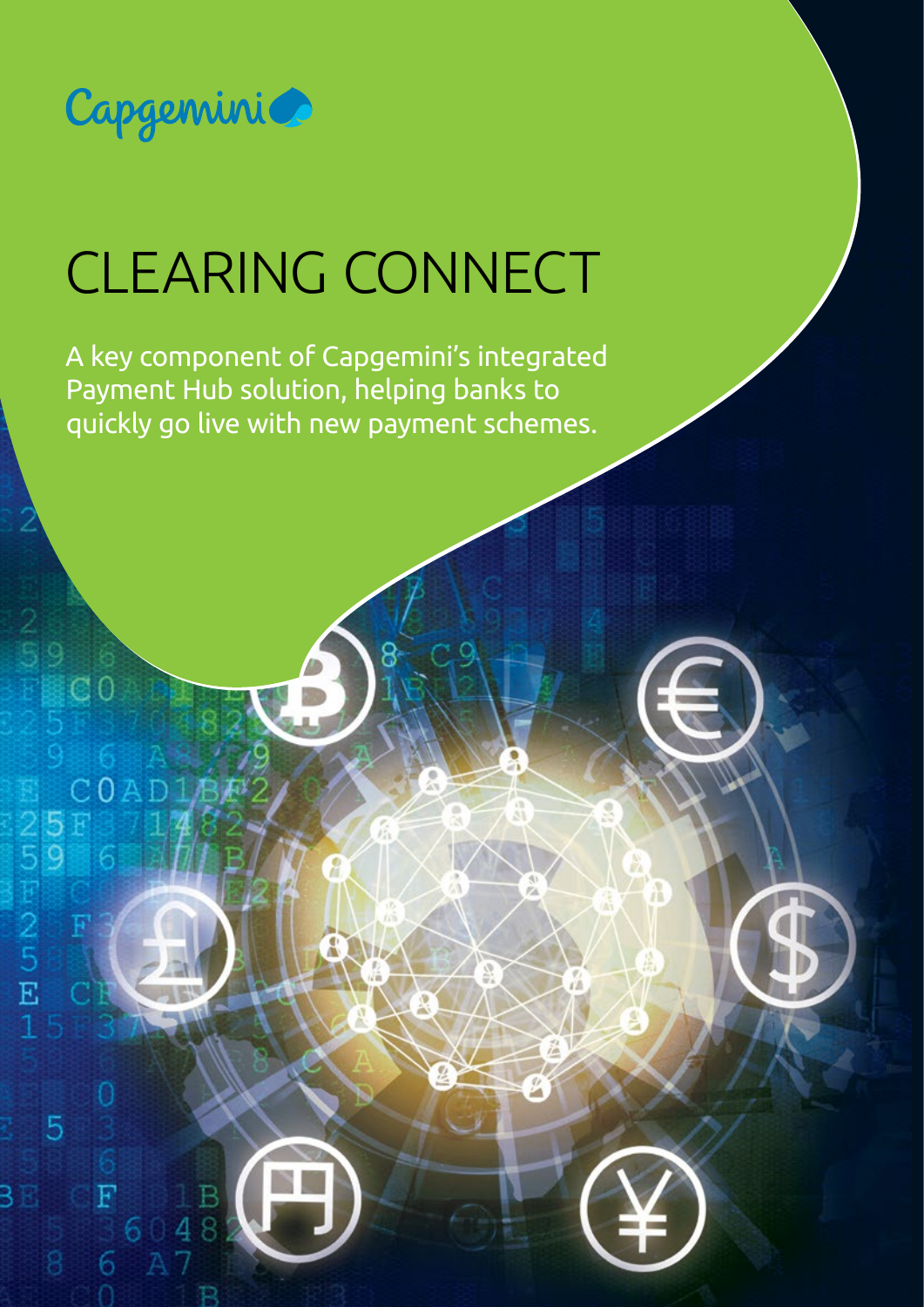The payments business is undergoing a profound transformation as technologies change the traditional ways banks handle payment transactions. Payments IT platforms used by banks are fast becoming bottlenecks. Almost all major global banks and regional banks are moving away from country-specific payment processing to a consolidated payment hub solution. The payment hub is predominantly an IT-based solution that allows centralized processing of payments for the entire bank or for a particular region. But the journey to a payment hub presents many challenges:

**Highly customized rules:** Every bank involved in payments transactions has its own business rules and processes

**Clearing House rules diversity:** A mature payment hub may have clearing houses across several countries, with each one having specific rules, regulations, and processes.

**Internal complexity:** A payment hub journey is a multi-year transformation involving various departments, countries, and regions within the bank.

**Engine configuration:** Most global payment hub solutions use a few commercial, off-the-shelf payment engines which are highly configurable. For every clearing to ACH in-country connection, the bank must configure their business rules within the payment engine. This complex process is one of the biggest implementation challenges for a payment hub journey.

#### *Capgemini's Clearing Connect enables banks to overcome these challenges through its Use Case Maturity Model:*

*Capgemini's Clearing Connect captures scheme-specific requirements in form of use cases and matures it to bank-specific and payment hub-specific requirements. Subsequently these requirement-centric use cases are converted into testing-centric requirements. This is then further used for validating and certifying the payment hub for the particular payment scheme.*

## Stabilize your Payment Hub with Capgemini's Clearing Connect

A mature payment hub might encompass multiple clearing schemes across multiple geographies. Implementing a new clearing requires an end-to-end change view, steered by the core payment engine. To support each Clearing & Settlement Scheme, the payment engine vendor provides product configuration, software patches and a basic technofunctional business set up. Banks also have their own set of requirements. This can result in additional code changes and configuration of the Payment Engine. The installation, configuration and test process can take 6 to 12 months per clearing. To ensure a stable payment hub, banks must start with a few schemes in the hub then add in new ones as they are built and tested.

Capgemini's Clearing Connect can help banks jump start this process. Our unique, use case maturity model and clearing certification factory allows you to do a simple and comprehensive clearing certification of your payment hub. Clearing Connect helps in capturing & developing matured functional use cases. Test cases for the Payment Scheme with bank-specific requirements and landscape-specific nuances are generated from these function use cases at the click of a button. This subsequently is used for validating and certifying of payment hub.

As a new clearing scheme gets rolled into the hub, changes can impact the hub's previous country setups and add instability. Capgemini's knowledge repository and use cases for clearing and settlement schemes across various geographies provides a holistic mitigation approach. We use a comprehensive centralized methodology to bring consistency and stability to the process whether you're a large multinational bank or small individual branch. Our methodology reduces the work to gather clearing-specific requirements.

# How does Clearing Connect work

Clearing Connect validates that your payment hub is ready to process payment through a specific clearing and settlement (CSM) system using an iterative process that can be repeated for each new CSM.

**Step 1: Create detailed knowledge repository.** Drawing on Capgemini's extensive payments experience, we create an easy-to-use document of general clearing house information to serve as a knowledge repository for the clearing. Our documentation provides clearing-specific details including operational procedures, infrastructure, messages, clearing and settlement mechanism, and transaction statistics.

**Step 2: Build Level 1 use cases.** We focus on how a member bank interacts with specific clearing houses by identifying all flows between the two and generating a series of Level 1 use cases that highlight which services are used in which sequence. The goal is to build the use case model from a message flow perspective.

**Step 3: Augment Level 1 use cases.** At this step, we enhance Level 1 use cases with clearing message data elements to develop Level 2 use cases which include details of input and output messages for every possible flow. We look at services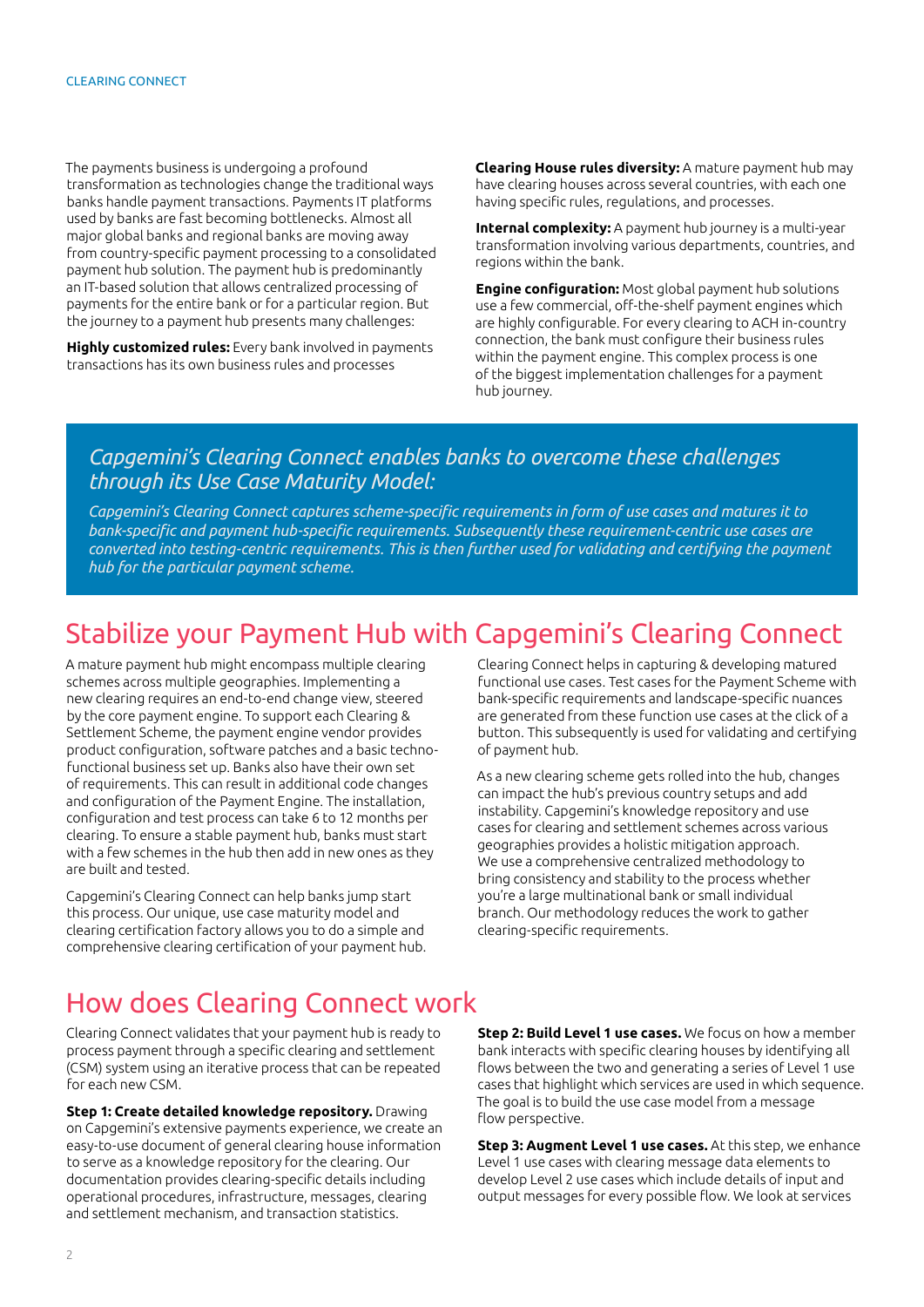within the identified message flow and update service level use cases to cover all the possible flow paths.

**Step 4: Map use cases to the payment architecture.** Next we map the Level 2 use cases to the bank's payment architecture to create Level 3 use cases. We also add elements of the bank's business and operation rules to enhance each applicable use case.

**Step 5: Synchronize use cases to the payment engine.** Finally, we design Level 4 use cases that are engine-specific for the bank's payment engine or payment hub solution. We add details about the exact business rules configuration. Herein we transform the business-centric use cases to testing-centric use cases.

# Accelerate Implementation of Real Time or Instant Payments through RTP Connect

RTP Connect is the Real Time version of Clearing Connect  $\_$  , and the set of the set of the set of the set of the set of the set of the set of the set of the set of the set of the set of the set of the set of the set of the set of the set of the set of the set of the set of th



**Clearing Connect Capgemini IP for Payment Scheme Implementation. RTP Connect is the Real Time version of Clearing Connect.**

#### Benefits of RTP Connect

- RTP Work Bench fast tracks
	- Gap analysis by up to 70%
	- Requirements gathering by up to 60%
- RTP Connect fast tracks
	- Functional analysis (solution delivery) by up to 50%
	- Test case preparation by up to 70%

#### Six Reasons Clearing Connect is Right For Your Bank!

- 1. Fastens up the requirement gathering process.
- 2. Compliance with regulations
- 3. Facilitates test automation
- 4. Certifies Payment Hub for last mile connectivity with payment scheme
- 5. Industrialized model with increasing returns of investment
- 6. Helps in payment flow standardization across various schemes

#### Capgemini is A Payments Partner You Can Trust

When you turn to Capgemini, you are tapping into more than 25 years of experience in the global payments industry. Capgemini has successfully delivered Payments Hubs for banks across the globe including:

- Providing hub strategy and design, architecture definition and platform selection for a large Asia Pacific bank
- Defining strategy, business case and program for large European banks
- Performing implementation analysis, best practices and landscape transformation support for a large global bank